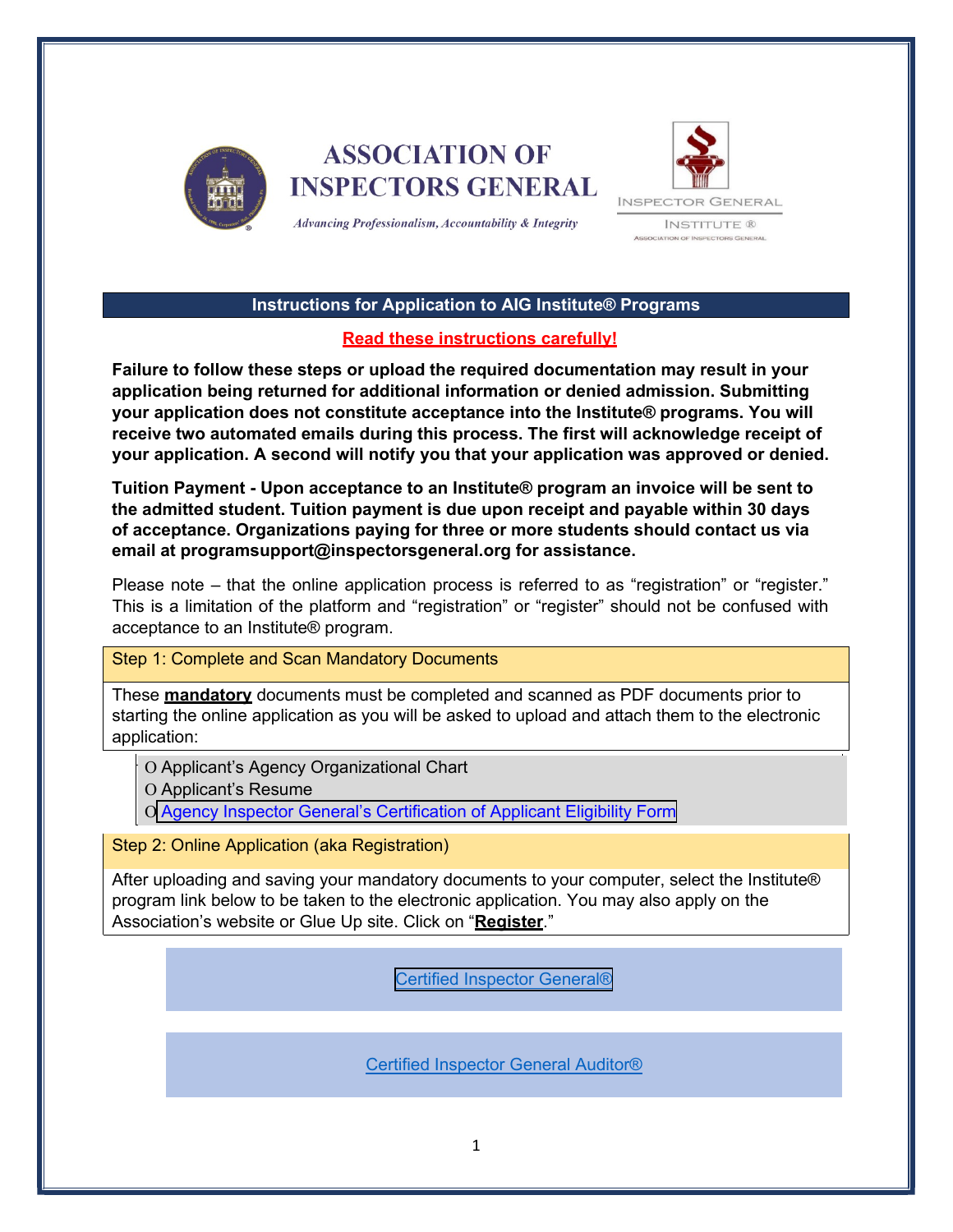[Certified Inspector General Investigator®](https://inspectorsgeneral.glueup.com/event/2022-aig-certified-inspector-general-investigator-institute-53685/)

[Certified Inspector General Inspector/Evaluator®](https://inspectorsgeneral.glueup.com/event/2022-aig-certified-inspector-general-inspector-evaluator-institute-53676/)

#### Step 3: Select "Register" Option

After clicking on "Register" tab, select the tuition that corresponds to your membership status and enter "1."

Scroll to the bottom and click on "Continue."

Step 4: Complete the Electronic Application (aka Registration) Form

Read and complete the electronic application.

Upload the mandatory documents.

Enter the date and acknowledgement.

Then click on "Continue."

Step 5: Review & Confirmation that Application has been received by the AIG

Review application details.

Select "Continue" to submit your application.

A confirmation page will appear.

#### Step 6: Admission Decisions

The Association's Professional Certification Board reviews all applications and is authorized to admit or deny applicants. You will be notified via email of the Board's decision on your application.

Upon acceptance, an invoice will be sent to the contact email provided in the application. Tuition payments must be received in advance. Agencies paying tuition on behalf of applicants must contact the AIG for additional assistance at programsupport[@inspectorsgeneral.org.](mailto:exec@inspectorsgeneral.org)